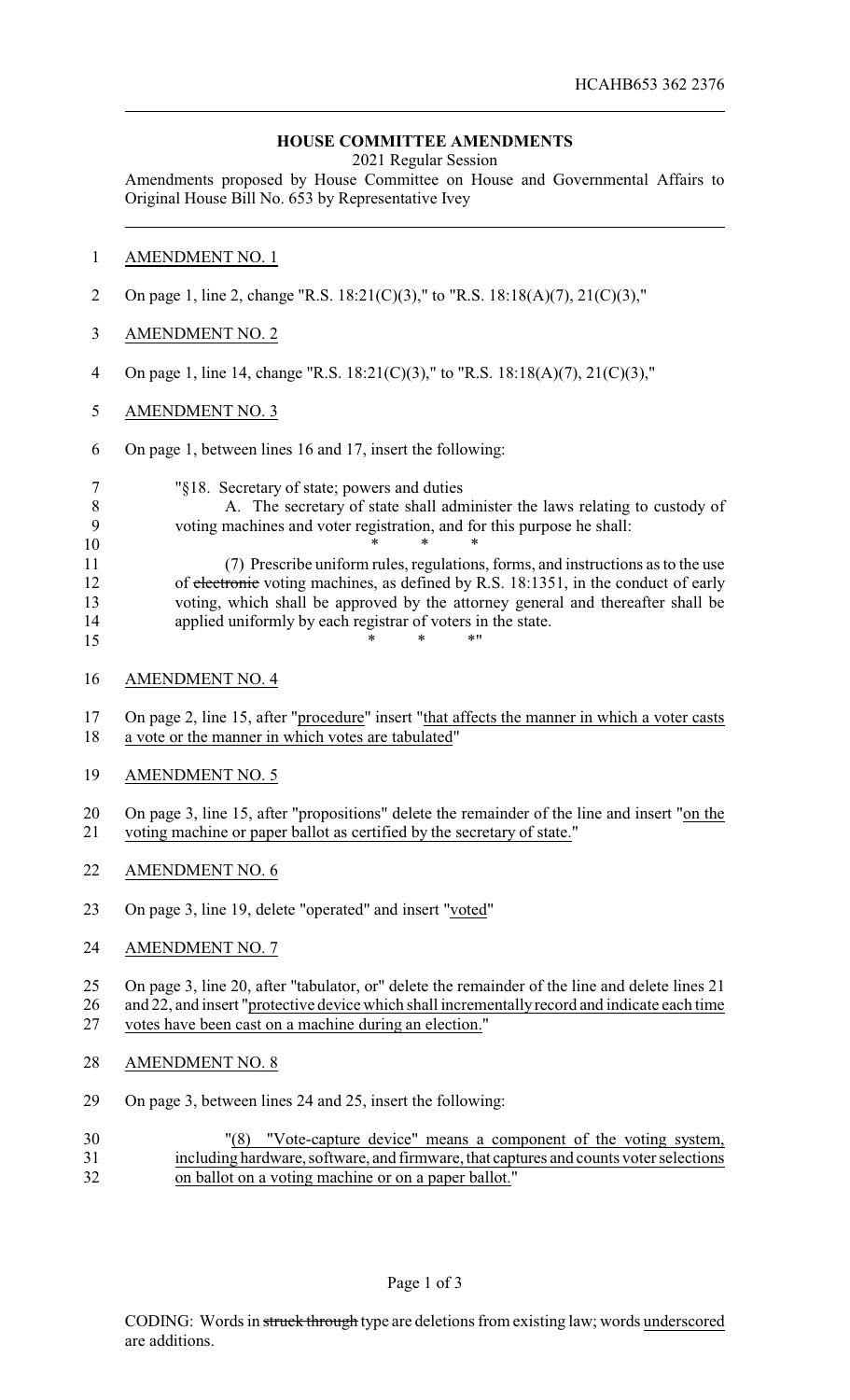- AMENDMENT NO. 9
- On page 3, at the beginning of line 25, change "(8)" to "(9)"
- AMENDMENT NO. 10
- On page 3, between lines 26 and 27, insert the following:
- "(10) "Voter-verified paper record" means a paper document that the voter can review and verify before officially casting his ballot."
- AMENDMENT NO. 11
- On page 3, line 27, change "(9)" to "(11)"
- AMENDMENT NO. 12
- On page 3, line 27, after "means the" delete the remainder of the line and delete line 28 and insert "enclosure occupied by the voter when"
- AMENDMENT NO. 13
- 13 On page 4, line 1, change "device" to "vote-capture device"
- AMENDMENT NO. 14
- On page 4, line 3, change "(10)" to "(12)"
- AMENDMENT NO. 15
- On page 4, delete lines 4 through 11 and insert the following:
- "materials, and documentation, including voting machines, voter-verified paper records, paper ballots, hardware, software, and firmware, used to define ballots, elections and ballot styles, configure voting equipment, identify and validate voting 21 equipment configurations, perform logic and accuracy tests, activate ballots for voters, cast and count votes, report or display election results, and maintain and 22 voters, cast and count votes, report or display election results, and maintain and<br>23 roduce any auditable data and the software, firmware, hardware, and documentation produce any auditable data and the software, firmware, hardware, and documentation required to program, control, and support such equipment. "Voting system" also includes the vendor's practices and documentation used to identify system components and versions of such components, test the system during its development 27 and maintenance, maintain records of system errors and defects, determine specific 28 system changes made after initial certification, and make available any materials to 29 the voter generate reports, export election data, including election results, archive election data, and produce records in support of audits."
- AMENDMENT NO. 16
- On page 4, line 13, after "equipment," insert "early voting,"
- AMENDMENT NO. 17
- On page 4, line 16, after "by mail, insert "for early voting as provided in this Title,"
- AMENDMENT NO. 18
- On page 5, delete line 9, and insert the following: